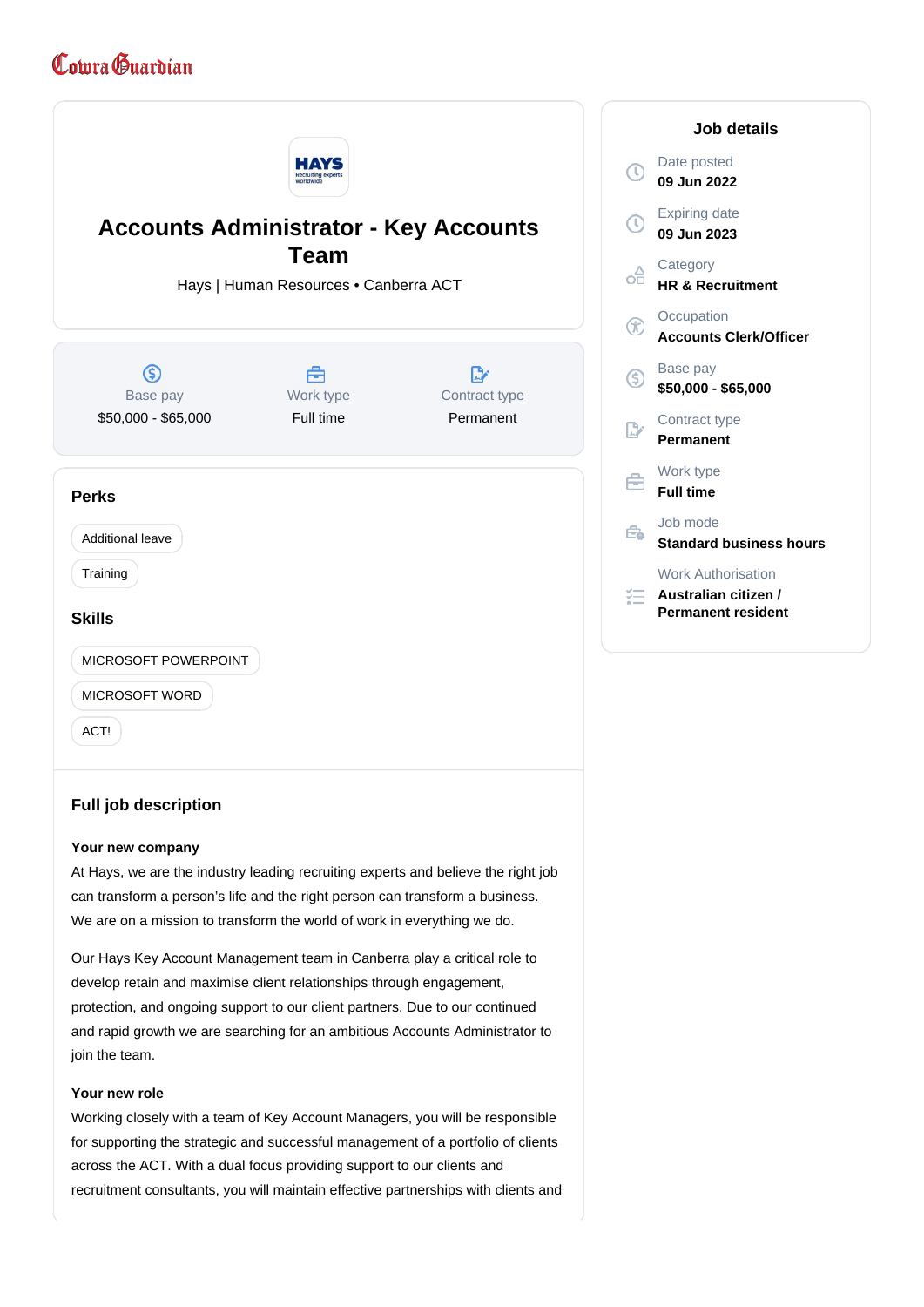ensure that the service we provide is effective, efficient, professional and consistent. Internally you will provide support to consultants to ensure they understand the processes, systems and expectations of our key clients.

You will liaise with several internal departments including Service Delivery, Commercial Finance, Bids and Contracts, Marketing, Administration and Compliance to deliver a high level of customer service to our clients.

#### **What you'll need to succeed**

Your strong administration skills and the ability to think and act strategically to come up with solutions and initiatives will ensure you contribute positively to drive our Key Client business.

Your ability to prioritise a changing workload within a fast-paced environment is essential in this busy and very rewarding role. Your strong attention to detail, exceptional customer service and superior organisational skills will be put to use every day. Excellent IT knowledge is essential, including intermediate MS Word, Excel and PowerPoint, along with a proven track record of working in a demanding administration role.

### **What you'll get in return**

You will get the opportunity to join a high performing team that are responsible for the smooth delivery of services to our Key Clients. You will develop your account management skills and will see a clear pathway for career progression in the team.

Along with comprehensive training and support throughout each step of your career, we also offer a range of rewards and benefits which include:

- Flexible working arrangements and additional leave, including wellness and volunteering days
- Global career opportunities
- Internal referral bonus scheme
- Success celebrations and annual conferences
- Health, leisure and lifestyle rewards

# **What you need to do now**

Our people tell us that Hays is a great place to work, over 90% of our employees say that they are proud to work for Hays. You could have the opportunity to advance your career with the market leading agency and be proud of who you work for too.

Getting curious? Contact Sharyn Cox – Talent Manager - ACT by submitting your application.

At Hays, we value diversity and inclusion and are passionate about placing people in roles where they can flourish and succeed. By joining Hays you'll be part of an inclusive culture that celebrates diversity, recognising every individual for their unique differences. People from all culturally diverse backgrounds including Aboriginal & Torres Strait Islander Peoples are encouraged to apply and additional language skills will be highly regarded.